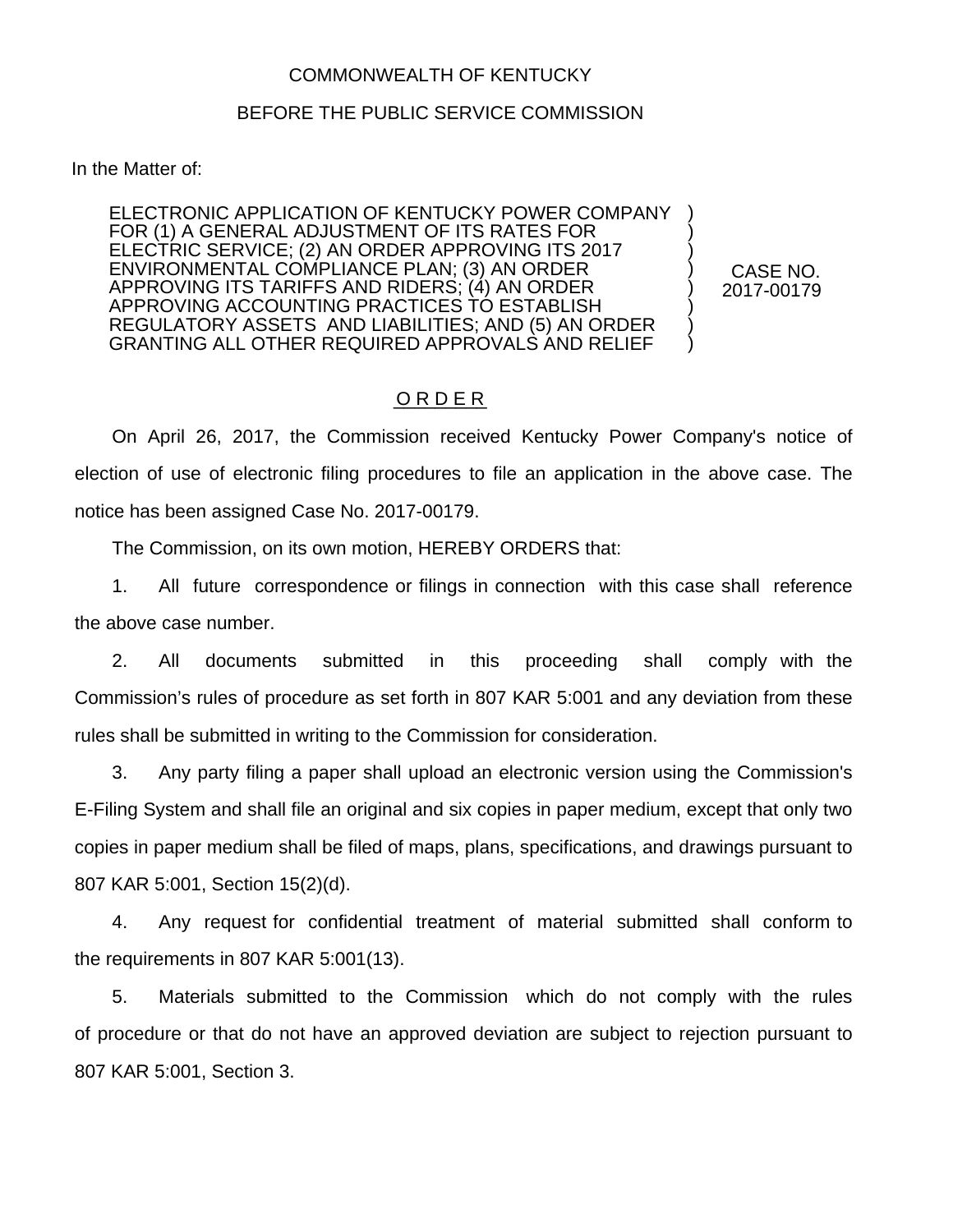By the Commission

## ENTERED APR 27 2017 KENTUCKY PUBLIC SERVICE COMMISSION

ATTEST:

alina R. Mathews

Executive Director

Case No. 2017-00179